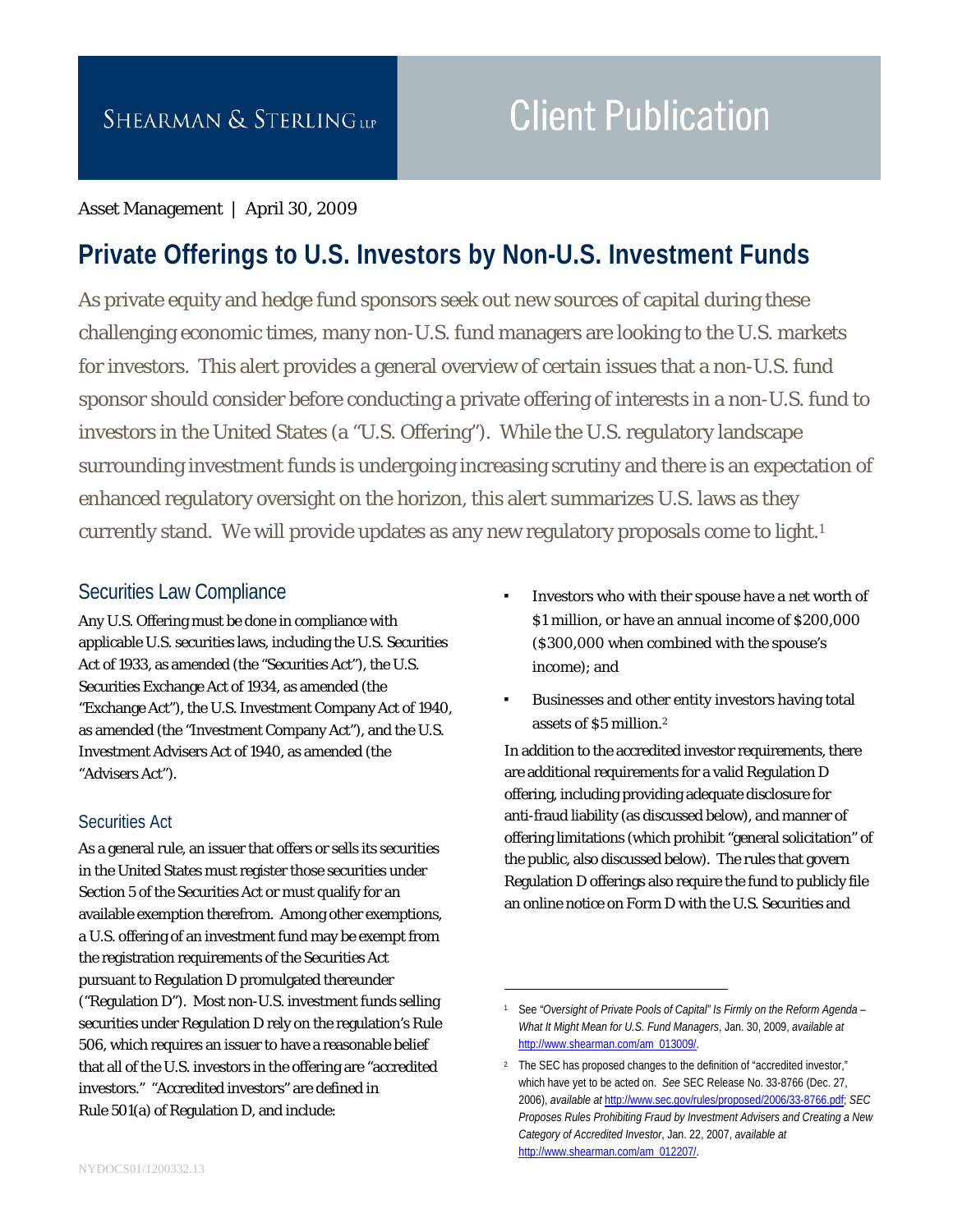Exchange Commission ("SEC") no later than 15 days after the sale of securities to U.S. investors.3

#### Exchange Act

Under Section 12(g)(1) of and Rule 12g-1 under the Exchange Act, an issuer with total assets of \$10 million at the end of its fiscal year and a class of equity securities held by 500 or more persons must register its securities under the Exchange Act. Rule 12g3-2 provides an exemption for foreign issuers from the registration requirements of Section 12(g) if no class of securities has 300 or more holders resident in the United States. The anti-fraud and other market manipulation provisions of the Exchange Act apply even to issuers that are exempt from registration under the Exchange Act.

#### Investment Company Act

Under the Investment Company Act, an "investment company" is any issuer that is, or holds itself out as being, engaged primarily, or proposes to engage primarily, in the business of investing, reinvesting or trading securities. On its face, most investment funds fall within this definition. There are exceptions to the definition of "investment company," however, that most investment funds seek to fall within. The two most widely used definitional exceptions from the Investment Company Act are known as the "private investment company" exceptions.

#### The 100-Person Exception

 $\overline{a}$ 

The first of the "private investment company" exceptions is set forth in Section 3(c)(1) of the Investment Company Act, which excludes from the definition of "investment company" any non-U.S. investment vehicle with no more than 100 U.S. beneficial owners of its securities that does not make, or propose to make, any public offering of its securities in the United States. Under this exception, beneficial ownership is broadly defined and provides for look-through for certain U.S. investors that own 10 percent or more of the issuer's outstanding voting securities.

#### The Qualified Purchaser Exception

A fund may alternatively qualify for an exception from registration under the Investment Company Act as set forth in Section 3(c)(7) thereof, which excludes from the definition of "investment company" any non-U.S. issuer whose securities are purchased only by U.S. persons that are "qualified purchasers," and that does not make, or propose to make, a public offering of its securities in the United States. "Qualified purchasers" are defined in Section 2(a)(51) of the Investment Company Act, and include as a general matter:

- Natural persons who own not less than \$5 million in investments;
- Companies or other institutional investors that own not less than \$25 million in investments; and
- Persons investing solely on behalf of qualified purchasers.

The implications of complying with the offering restrictions under the Investment Company Act are similar to those presented by the Securities Act and are discussed below.

#### Advisers Act

An "investment adviser," for U.S. law purposes, is a person who is engaged in the business of providing advice, making recommendations, issuing reports or furnishing analyses of securities either directly or through publications for compensation. Absent an exemption, this would require nearly all investment fund advisers with U.S. investors to register as investment advisers under the Advisers Act. Among other exemptions, a fund sponsor may qualify for the "private investment adviser" exemption from registration under the Advisers Act, which is available to advisers who during the preceding 12 months: (i) have fewer than 15 clients; (ii) do not hold themselves out to the public as an investment adviser; and (iii) do not advise any registered investment companies.4 Most investment fund advisers qualify for this exemption by counting each investment fund as a single client for the purposes of this rule (even though a particular fund might have hundreds of investors). A fund is counted as a single client when it receives investment advice based on its investment

 $\overline{a}$ 

NYDOCS01/1200332.13 3 See *Private Placement Update: Electronic Filing of Form D*, Jan. 26, 2009, *available at* http://www.shearman.com/cm012609/.

<sup>4</sup> Investment Advisers Act of 1940 § 203(b)(3).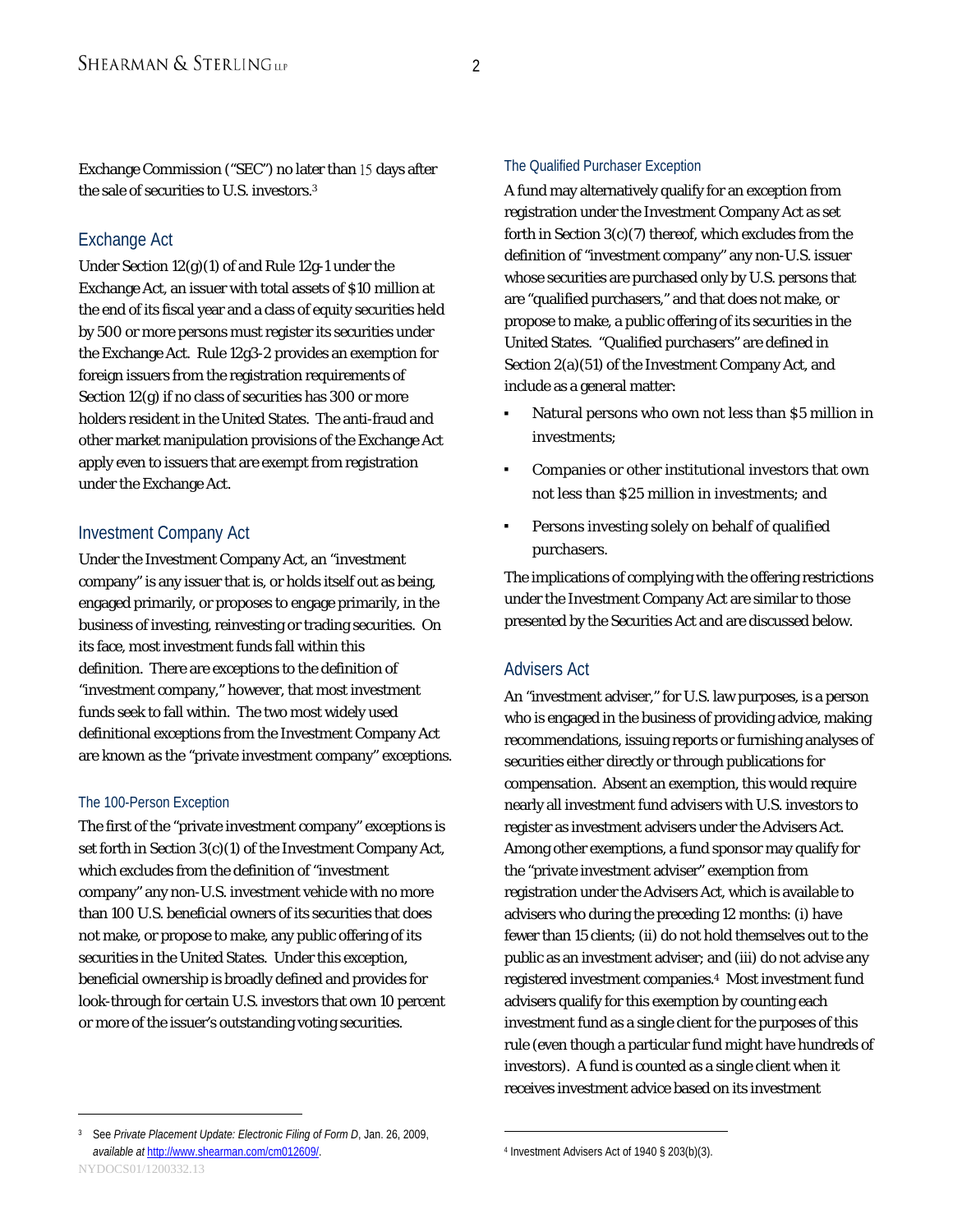objectives rather than the investment objectives of the fund's individual investors. An adviser with principal offices and principal places of business outside the United States may count only those clients that are U.S. citizens or U.S. residents. Subject to limited exceptions, this means, significantly, that funds that are not domiciled in the United States need not be counted as clients of non-U.S. advisers for purposes of the Advisers Act's "client counting" rules.

An adviser that has 14 or fewer clients must also not "hold itself out" generally to the investment public to qualify for this exemption. The SEC has interpreted the term "holding out" to include:

- Listing in a directory as an investment adviser;
- Including references to investment advisory services in stationery or business cards;
- Providing information about advisory services on unrestricted websites; and
- Letting it be known generally that the adviser will provide investment services or will accept new advisory clients.

To qualify for the private investment adviser exemption, an adviser should establish compliance procedures to assure continuing satisfaction of the number of clients and holding out criteria.

#### State Securities Laws

In addition to the U.S. federal securities laws listed above, a fund may have to comply with selected state securities laws (or "Blue Sky" laws) which could require notice filings and corresponding filing fees with state authorities depending on the jurisdictions in which the sales of interests are made (usually the states of the U.S. investors' principal place of business or residence).

#### **Publicity**

NYDOCS01/1200332.13 Under the U.S. securities laws, if a non-U.S. investment fund expects to have any U.S. investors, it is important to avoid engaging in a "general solicitation" or "general advertising" in the United States prior to and during fundraising. This means that a fund and its agents (which includes all management, personnel, placement agents,

attorneys, accountants and other representatives) should be careful during this period not to make statements to the general public (individually or taken as a whole) with regard to an investment in a fund. If a fund or its agents make statements that could be viewed as a "general advertising" or "general solicitation", the SEC could impose a "cooling-off period" with respect to U.S. investors (typically a cessation of all fundraising and a moratorium on fund closings for a period of up to several months or more, depending on the nature and extent of the publicity). Such a "general solicitation" could also trigger registration of the fund sponsor or the fund under the Advisers Act or the Investment Company Act, respectively, and limit a law firm's ability to issue a "clean" private placement opinion were such an opinion to be requested by a U.S. investor or placement agent.

Examples of publicity that is prohibited in a private placement include:

- Advertisements, articles, notices or other communications published in any newspaper, magazine, or similar media or broadcast over television or radio; and
- Any seminar or meeting whose attendees have been invited by any general solicitation or general advertising.

Therefore, it is important that the fund and its agents strictly avoid statements: (i) *to reporters* (in particular for trade journals serving the investment fund industry); (ii) *on the sponsor's website* (unless access is restricted to only accredited investors, and including any articles about the fund written by others); and (iii) *at investor or industry conferences*, regarding the following:

- The fund (either by name or otherwise), the fact that the sponsor is raising a fund, any of the terms of the fund or securities (including target size, target investments, or capital needs), or any other sources of capital;
- Any placement agent for the fund or the types of investors being targeted; and
- The sponsor's "track record" (IRRs, percentage of returned capital, profits, etc.).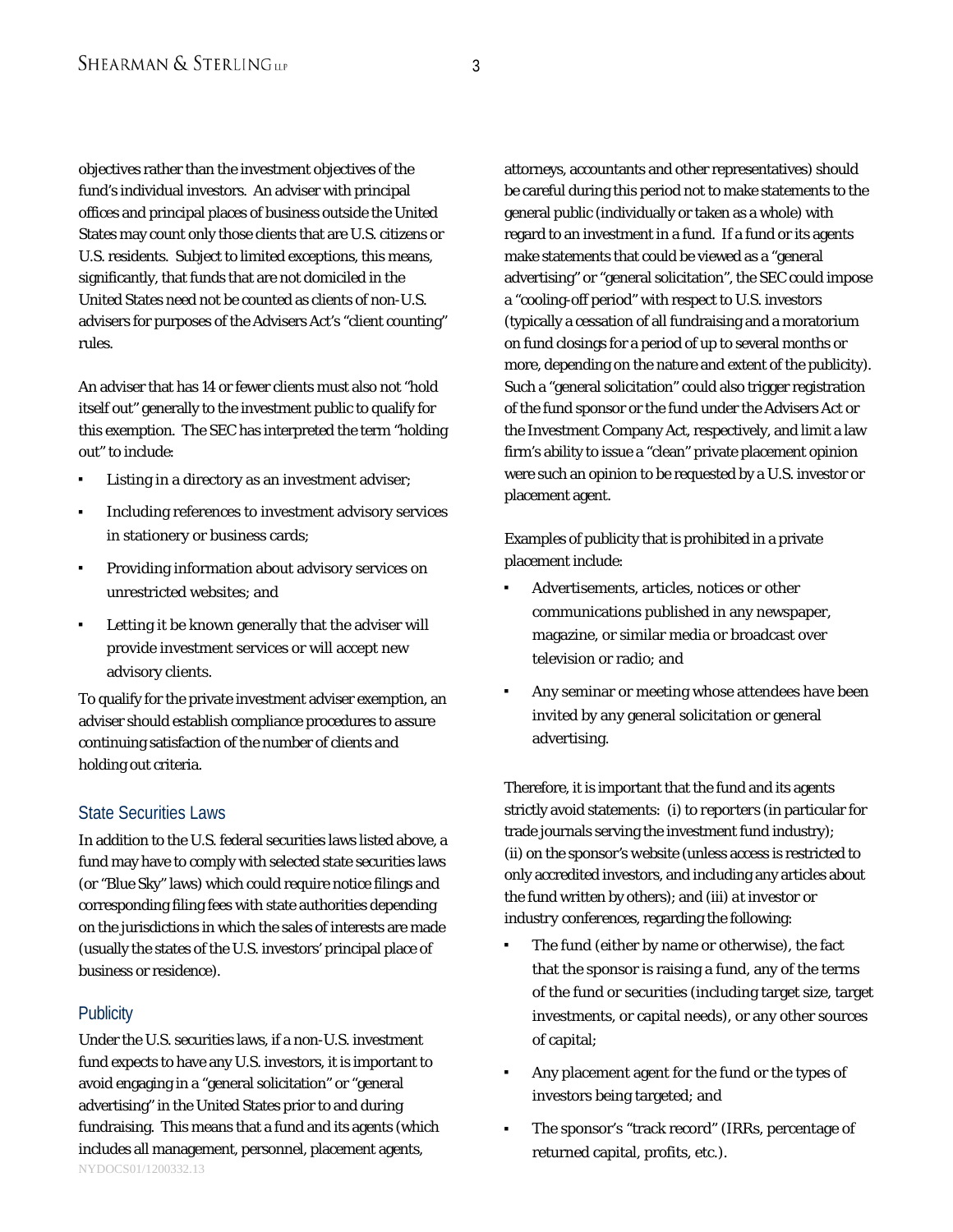Note, however, that the following kinds of statements are generally permissible by registered investment advisers (unregistered investment advisers should refrain from making any public statements):

- Statements regarding the sponsor generally, including its investment program, philosophy, investment strategy, etc.;
- Discussions of individual investments sold, owned or being pursued by the sponsor (subject to the restrictions on discussing "track records" above); and
- Descriptions of the investment team, including references to specific individuals and their experience (but not "track record").

Similar restrictions on general solicitations may be imposed by individual U.S. states and non-U.S. jurisdictions. Therefore, a fund sponsor should always consult local counsel prior to making any public statements prior to or during fundraising. It is important that all members of a fund sponsor's organization be similarly sensitized to these issues.

#### **Disclosure**

Regulation D exempts an offering only from the registration requirements of the Securities Act. If a non-U.S. fund markets its interests to U.S. investors, the fund and its sponsors and marketers will still be subject to the anti-fraud provisions of the various U.S. securities laws. These anti-fraud provisions seek to promote full disclosure in connection with offers and sales of securities by prohibiting both the making of any untrue statement of a material fact and the omission of any material fact necessary in order to make the statements made not misleading.

Any marketing materials that a fund distributes in connection with a U.S. Offering (e.g., a private placement memorandum or flip-book) should take into consideration the following:

 *Appropriate Risk Factors.* Any marketing materials should address any risks, potential conflicts of interest, and charges that investors face should they

choose to invest in the fund. These risk factors should be thoroughly reviewed by fund management and be expansive in scope.

- *Offering/Securities Legends.* Any private placement memorandum should contain appropriate securities legends, including any that are required by state securities (or "Blue Sky") laws.
- *Track Records.* Any disclosure that details the investment history or track record of fund management should be presented consistently and in enough detail to allow investors to determine the basis upon which returns are calculated (e.g., gross versus net calculations). Any calculations should be made using consistent methodology, and all investments (with both positive and negative returns) should be included in these calculations.
- *Anti-Fraud Liability.* The fund and its sponsors and marketers will still be liable for any anti-fraud violations under the Securities Act or the Advisers Act.

Finally, any inaccuracies or new material developments that occur with respect to the fund must be disclosed in a supplement to the marketing materials that are used in connection with a U.S. Offering prior to any interests in the fund being sold to U.S. investors.

#### ERISA Considerations

 $\overline{a}$ 

An investment fund offering interests to U.S. investors must take care to avoid having its assets characterized as "plan assets" for purposes of the U.S. Employee Retirement Income Security Act of 1974, as amended ("ERISA"), which would subject the fund's adviser and the activities of the fund to various fiduciary and "prohibited transaction" rules, including strict prohibitions on many related-party transactions.5 An investment fund will avoid characterization of fund assets as "plan assets" for the purposes of ERISA if: (i) equity participation in the fund by

<sup>5</sup> Section 2510.3-101 of the U.S. Department of Labor Regulations, as modified by Section 3(42) of ERISA, defines "plan assets."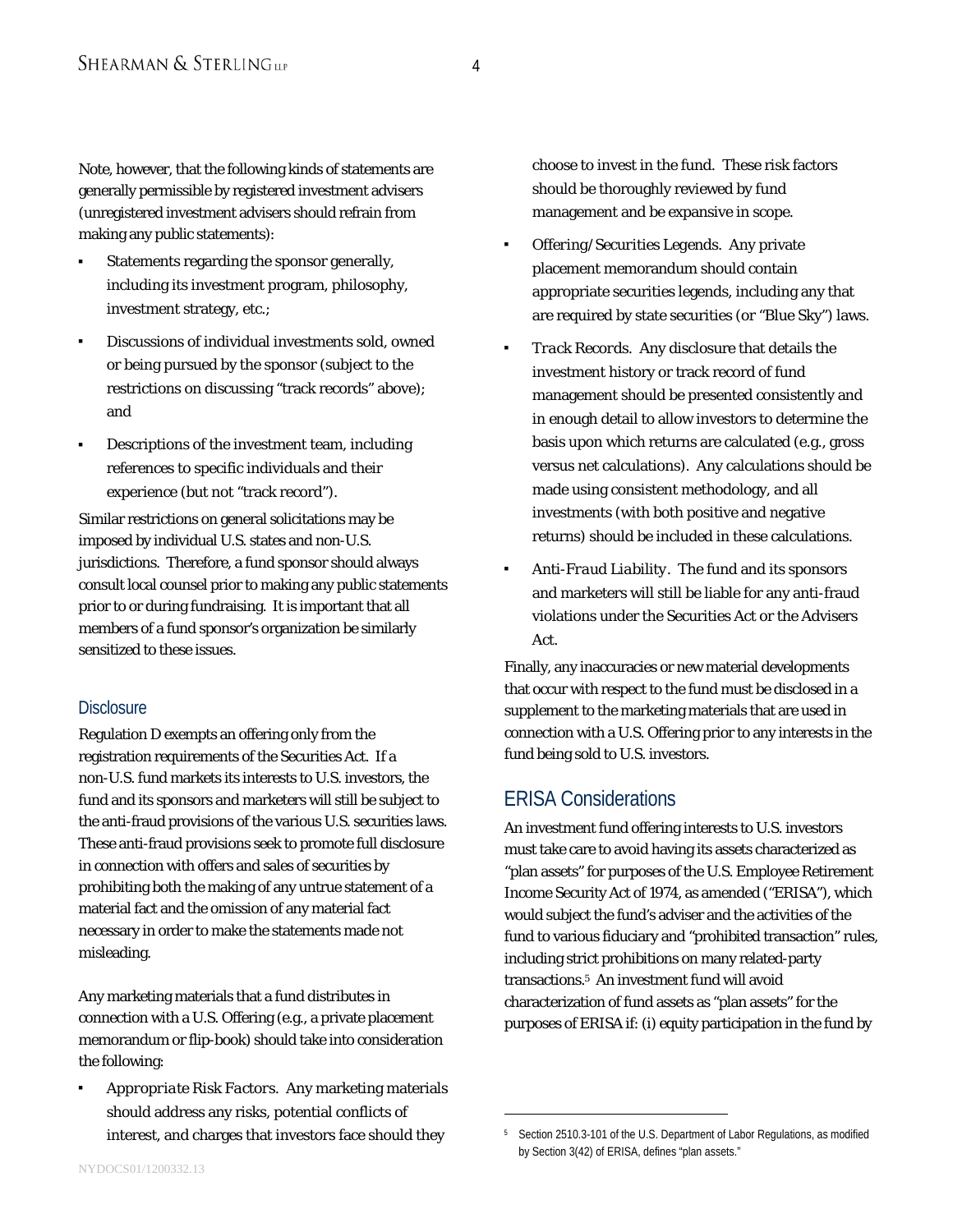"benefit plan investors"6 is not "significant"; or (ii) the investment fund qualifies as an "operating company" (including a "venture capital operating company" or a "real estate operating company").

#### Significant Equity Participation

The "25 percent limit" is a structure commonly relied upon by investment funds to prevent their assets from being characterized as plan assets. Equity participation will not be significant if benefit plan investors, in the aggregate, hold less than 25 percent of the value of each class of equity interests issued by the fund (excluding interests held by the fund's adviser and its affiliates).

To avoid ERISA's complex and broad fiduciary and prohibited transaction rules by complying with the "25 percent limit," an investment fund should develop processes to elicit whether a prospective investor is a benefit plan investor and to verify continued compliance with the "25 percent limit."

#### Operating Company

Alternatively, an investment fund can avoid ERISA "plan asset" treatment by qualifying the fund as an "operating company." Private equity investment funds often qualify by meeting the definition of a "venture capital operating company" (a "VCOC"). An investment fund is a VCOC, for purposes of ERISA, if it: (i) invests primarily in entities engaged in the production or sale of a product or service other than the investment of capital; and (ii) obtains certain contractual management rights with respect to the entities in which it invests.

### Anti-Money Laundering Law Considerations

An unregistered investment fund is not currently subject to U.S. anti-money laundering ("AML") restrictions. The U.S. Treasury Department, through its agency FinCEN, has recently withdrawn a proposed rule<sup>7</sup> that would have required unregistered investment companies with a U.S. nexus to develop AML programs. Nonetheless, most investment funds offering in the United States continue to comply with internal "know your customer" policies and procedures.8

# Freedom of Information Act and State Disclosure Law Considerations

In recent years, certain U.S. investors – most notably state pension funds – have received requests for disclosure of their investments pursuant to the U.S. Freedom of Information Act and other state disclosure laws (collectively, "FOIA"). Various courts have sided with plaintiffs seeking disclosure of the pension funds' investments under FOIA. The requests have been for, among other information, portfolio company financial statements, portfolio company valuations, and terms and conditions of limited partnership agreements.

An investment fund whose information is made public may be at a competitive disadvantage to other investment funds not subject to disclosure. An investment fund can guard against this risk in a number of ways, including:

- Restricting the information that it provides its investors, and in particular the information that it provides U.S. pension funds and other state entities;
- Developing procedures to establish the information it discloses as "confidential" under the state statutes that exempt certain confidential information; and
- Limiting or prohibiting investments by U.S. investors that may be subject to FOIA.

 $\overline{a}$ 

 $\overline{a}$ 

<sup>6 &</sup>quot;Benefit plan investors" are defined as (i) any employee benefit plan that is subject to the provisions of ERISA (this does not include U.S. federal, state and local governmental plans and most non-U.S. plans); (ii) any plan described in Section 4975(e)(1) of the U.S. Internal Revenue Code of 1986, as amended, including individual retirement accounts and Keogh plans; and (iii) an entity whose underlying assets include "plan assets" by reason of such an employee benefit plan's or plans' investment in the entity. This definition includes insurance company general or separate accounts, as well as collective investment vehicles (such as hedge funds), that are considered to hold plan assets.

<sup>7 67</sup> Fed. Reg. 60,617.

<sup>8</sup> For a summary of recently proposed changes to the AML laws, see *U.S. Treasury Proposes Changes to Anti-Money Laundering Regulations*, Dec. 2, 2008, *available at* http://www.shearman.com/lt\_120208/.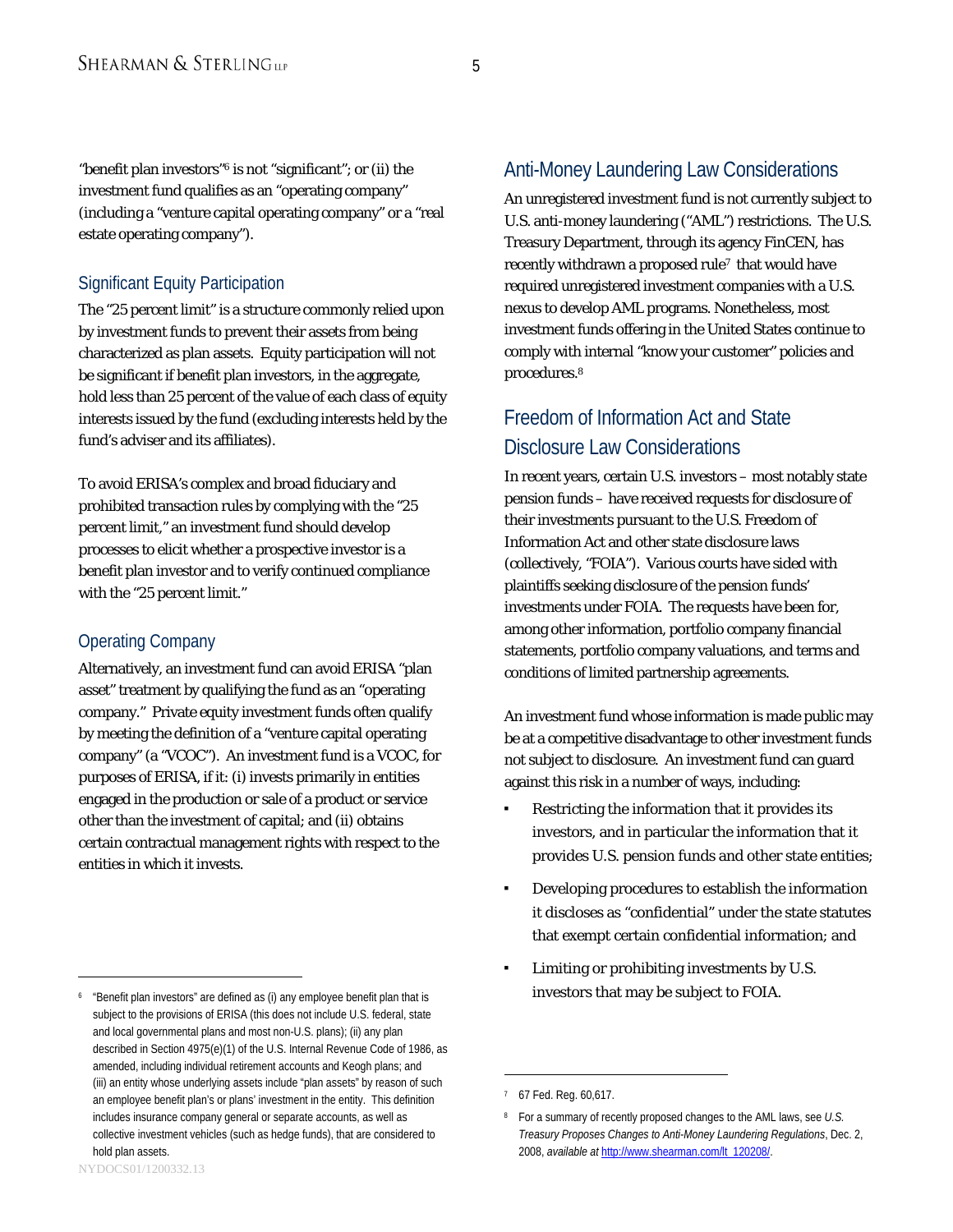## Broker-Dealer Law Considerations

Any person engaged in the business of effecting transactions in securities in the United States for the account of others will likely meet the definition of "broker" under the Exchange Act, and will be required to register as a broker-dealer with the SEC and to be admitted as a member of the U.S. Financial Industry Regulatory Authority, Inc., unless an exemption from this requirement is available.

Under the "issuer's exemption" from broker-dealer registration, an issuer and its officers and directors, or its managing member (or similar entity), are generally not considered to be acting as a broker in respect of the sale or redemption of the issuer's securities. Three factors must be considered in respect of the application of this exemption to fund personnel:

- Whether the personnel of the fund are limited to marketing the issuer's (i.e., the fund's) own securities;
- Whether the applicable personnel have substantial responsibilities other than marketing securities; and
- Whether the personnel receive compensation specifically for marketing activities (i.e., compensation that varies with the size or occurrence of a securities transaction).

One additional aspect of broker-dealer registration under U.S. law is that both U.S. state and federal governments regulate those persons who sell securities under their laws. Therefore, it is important to consider the treatment of a fund's personnel under state law once specific jurisdictions for sale have been identified.

# Commodity Exchange Act Considerations

Investment fund sponsors that invest in exchange-traded futures and options on futures may be subject to regulation under the U.S. Commodity Exchange Act, as amended, as commodity trading advisors ("CTAs") or commodity pool operators ("CPOs"). The U.S. Commodity Futures Trading Commission ("CFTC") regulates the activities of CTAs and CPOs. Most fund sponsors claim exemption from registration under the CFTC rules.

The most common exemption a non-U.S. fund sponsor uses to avoid the CPO registration requirements is CFTC Rule 4.13, which provides that a sponsor is exempt from registration as a CPO if (among other reasons):

- The fund interests being offered are exempt from registration under the Securities Act, and are offered and sold without marketing to the public in the United States; and
- Each U.S. natural person investor is a "qualified eligible person" (as defined in CFTC Rule 4.7(a)(2)) and all other U.S. investors are either qualified eligible persons (as defined in CFTC Rule 4.7) or accredited investors under the Securities Act.

Non-U.S. fund sponsors relying on this exemption must provide certain mandated disclosures to U.S. investors and file notice with the U.S. National Futures Association ("NFA") claiming such exemption no later than the time it delivers a subscription agreement to a prospective U.S. investor.

CFTC Rule 4.14 provides two commonly relied-upon CTA exemptions:

- A CTA that is registered as an investment adviser with the SEC (or applicable state securities regulatory authority), or is exempt from such registration, is exempt from registration as a CTA if it provides commodity trading advice solely to investment funds organized and operated outside the United States and:
	- The CPO of such fund has not organized it and is not operating it in such fashion to avoid registration;
	- Other than the fund sponsor and its principals, solely "non-United States persons" invest in the fund, subject to a 10 percent limit on investors that do not meet this qualification;
	- There is no marketing activity that could have the effect of soliciting investors other than non-United States persons; and